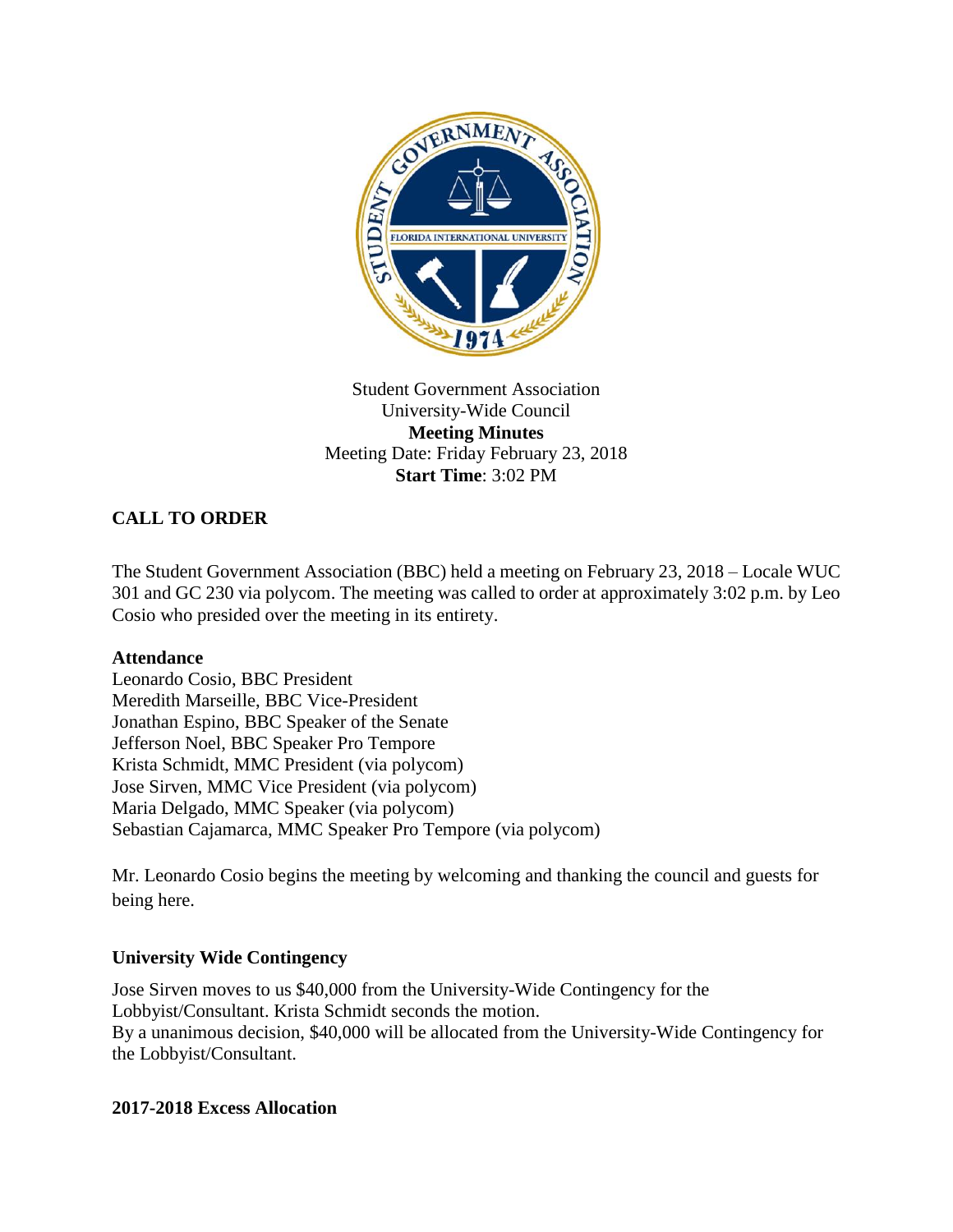Krista Schmidt moves to open 5 minute discussion. Jose Sirven seconds.

Jose Sirven moves to end discussion. Krista Schmidt seconds.

Krista Schmidt moves to open 8 minute discussion on Student Media. Jefferson Noel seconds. Krista Schmidt moves to end discussion. Jefferson seconds.

Krista Schmidt moves to allocate \$23,000 for the Women's Center for 2017-2018 year. Jose Seconds: 8-0-0.

Krista Schmidt moves to allocate \$206,066 for the WUC for 2017-2018 year. Jose Seconds: 8-0-  $\Omega$ .

Krista Schmidt moves to use \$78,000 for the MMC Rec for 2017-2018 year. Jose Seconds: 8-0-  $\Omega$ .

Krista Schmidt moves to allocate \$150,000 for MMC Rec center for 2017-2018 year. Jose Seconds: 8-0-0.

Krista Schmidt moves to allocate \$58,333 for MMC Wellness Center for 2017-2018 year. Jose Seconds: 8-0-0.

Krista Schmidt moves to allocate \$5,000 for the BBC for 2017-2018 year. Jose Seconds: 8-0-0. Krista Schmidt moves to allocate \$9,000 for BBC for 2017-2018 year. Jefferson Noel Seconds: 8-0-0.

Krista Schmidt move to allocate \$3,301 to the A&S Business Office Customer Service Station for 2017-2018 year. Jefferson Noel seconds: 8-0-0.

## **2018-2019 Budget Allocation**

Jose Sirven moves to allocate \$614,437 for Dual Enrollment Waivers. Krista Schmidt seconds. 8-0-0.

Jose Sirven moves to allocate \$171,406 for bad debt. Krista Schmidt seconds. 8-0-0.

Jose Sirven moves to allocate \$96,898 for the ACB commitment. Krista Schmidt seconds. 8-0-0. Jose Sirven moves to allocate \$3,734,763 for Payroll Salaries - Admin and Staff. Krista Schmidt seconds. 8-0-0.

Jose Sirven moves to allocate \$89,939 to Alternative Breaks. Krista Schmidt seconds. 8-0-0. Jose Sirven moves to allocate \$105,000 to BSU. Krista Schmidt seconds. 8-0-0.

Jose Sirven moves to allocate \$37,980 to BMI License. Krista Schmidt seconds. 8-0-0.

Jose Sirven moves to allocate \$510,307 to Career Services. Krista Schmidt seconds. 8-0-0.

Jose Sirven moves to allocate \$260,000 to the Center for Leadership & Service Base Budget. Krista Schmidt seconds. 8-0-0.

Jose Sirven moves to add proviso language to the Black Student Union request, which stated "\$12,000 must be given to BBC Vice President for programming at BBC. At least 25% of the BSU programs must occur at BBC." Krista Schmidt seconds. 8-0-0.

Jose Sirven moves to add proviso language to the Center of Leadership & Services request which stated "The allocated funds can not go towards increases in the lead team stipend. Also \$4,000 of the budget must go toward the Change Maker Initiatives. The CLS Summit must be planned collaboratively with the lead team. And \$6,000 of the budget is to be allocated to the Student Food Pantry and must remain in the ASBO account and administered by the ASBO office." Krista Schmidt seconds. 8-0-0.

Jose Sirven moves to allocate \$45,634 to Convocation. Krista Schmidt seconds. 8-0-0.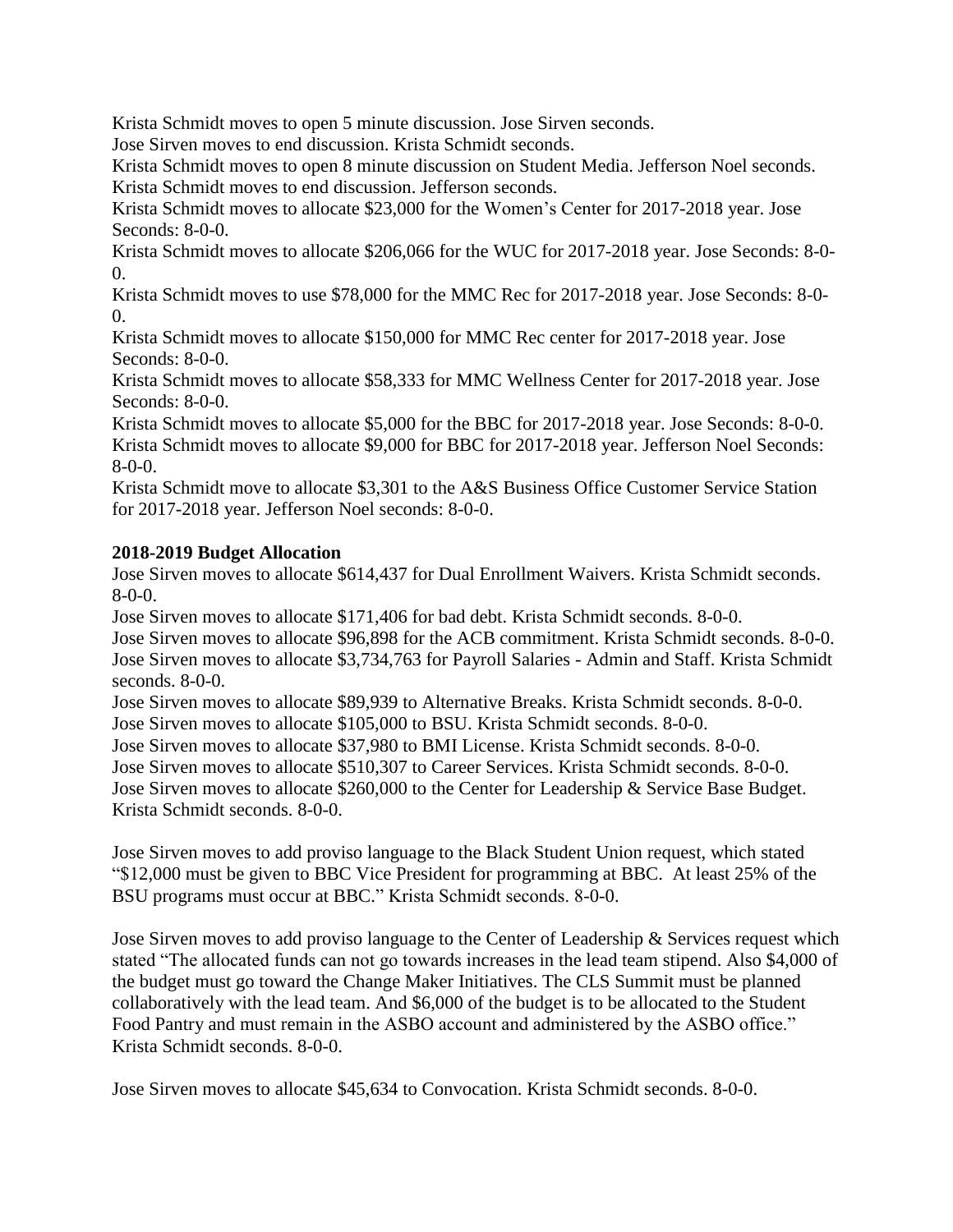Jose Sirven moves to allocate \$8,720 to Diversity Day. Krista Schmidt seconds. 8-0-0. Jose Sirven moves to allocate \$77,301 to Finance & Human Resources Student affairs. Krista Schmidt seconds. 8-0-0.

Jose Sirven moves to allocate \$26,664 to FIU in DC Jefferson Noel seconds. 8-0-0.

Jose Sirven moves to add proviso language to the FIU in DC request which states "The allocated funds must stay in the FIU SGA account & be administered by both FIU SGA Presidents."

Krista Schmidt seconds. 8-0-0. Jose Sirven moves to allocate \$447,716 to Homecoming. Jefferson Noel seconds. 8-0-0. Jose Sirven moves to allocate \$18,000 to ISSS. Krista Schmidt seconds. 8-0-0.

Jose Sirven moves to add proviso language to the ISSS request which states "ISSS shall not receive A&S fees next fiscal year other than the current two administrative positions and should look for funding elsewhere." Krista Schmidt seconds.

Jose Sirven moves to allocate \$100,000 to MPAS. Jefferson Noel seconds. 8-0-0.

Jose Sirven moves for a 3 min recess. Sebastian Cajamarca seconds. Recess ends at 3:01pm.

Jose Sirven moves to add proviso language to the MPAS request which states "The funds allocated to MPAS can not be used for the MLK Breakfast or any other program/event not open to all students and LGBQTA must receive \$30,000 to use in a unique activity number for the purpose of LGBQTA." Jefferson Noel seconds. 8-0-0.

Jose Sirven moves to allocate \$63,246 to the Office of Student Access & Success. Krista Schmidt seconds. 8-0-0.

Jose Sirven moves to add proviso language to the Office of Student Access & Success which states "Position should be allocated to the Dean of Students Office for a success coach & report to the Dean of Students Office and work with the office of Student Access & success." Jefferson Noel seconds. 8-0-0.

Jose Sirven moves to allocate \$57,920 to OrgSync/Engage. Krista Schmidt seconds. 8-0-0. Jose Sirven moves to allocate \$200,000 to Orientation & Parent Programs/Panther Camp. Krista Schmidt seconds. 8-0-0.

Jose Sirven moves to allocate \$12,080 to the Panther Luau. Krista Schmidt seconds. 8-0-0.

Jose Sirven moves to add proviso language to the Panther Luau request which states "The Panther Luau needs to increase awareness U-Wide." Jefferson Noel seconds. 8-0-0.

Jose Sirven moves to allocate \$5,582 to Relay For Life. Krista Schmidt seconds. 8-0-0. Jose Sirven moves to allocate \$4,000 to the Roarthon Dance Marathon. Jefferson Noel seconds. 8-0-0.

Jose Sirven moves to allocate \$461,035 to Room Rental U-Wide. Krista Schmidt seconds. 8-0-0.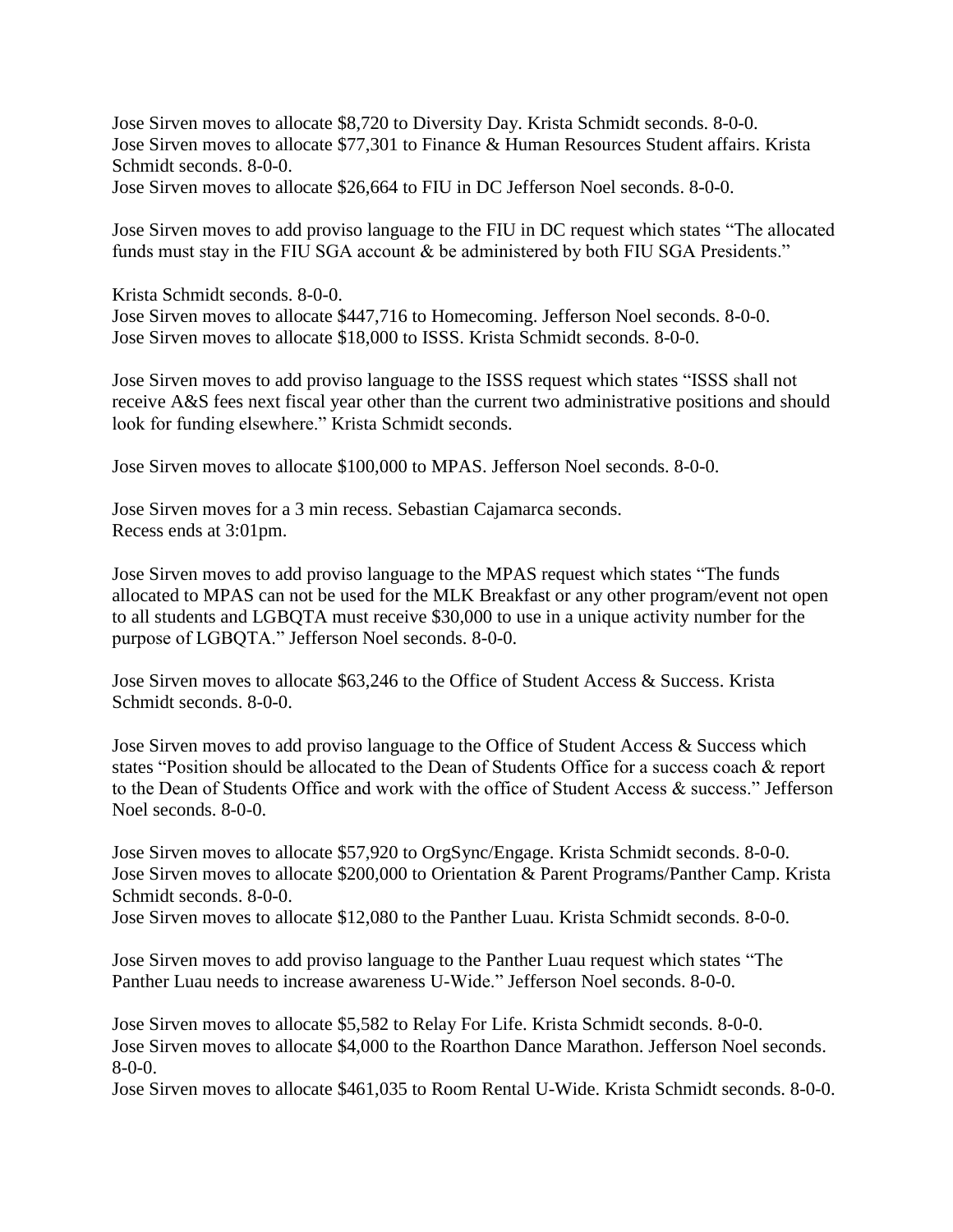Jose Sirven moves to add proviso language to the Room Rental Agreement which states "FIU SGA must receive a monthly report on the usage  $\&$  amount spent. If there is any unused balance at the end of the fiscal year then it shall be carried forward into the same category for this purpose. Also the FIU SGA Presidents & Comptrollers must be involved in the ongoing discussions on how to implement budget distribution." Krista Schmidt seconds. 8-0-0.

Jose Sirven moves to allocate \$5,250 to SAGA. Krista Schmidt seconds. 8-0-0. Jose Sirven moves to allocate \$0 to the SGA Intern Program. Krista Schmidt seconds. 8-0-0. Jose Sirven moves to allocate \$20,000 to Student Ambassador. Krista Schmidt seconds. 8-0-0.

Jose Sirven moves to add proviso language to the Student Ambassadors which states "The Student Ambassadors shall become a U-Wide agency of SGA & must abide by all SGA policies. Also the Student Ambassadors shall be appointed by the concurrence of both the FIU SGA Presidents after the Student Ambassador E-Board submits a recommendation for the position. In addition, the Student Ambassador Advisor must be a staff member from the FIU advancement." Krista Schmidt seconds. 8-0-0.

Jose Sirven moves to allocate \$11,000 to Student Conduct & Conflict Resolution. Krista Schmidt seconds. 8-0-0.

Jose Sirven moves to add proviso language to the Student Conduct & Conflict Resolution which states "Student Conduct & Conflict Resolution must create an educational video for students & student organizations to better understand the new code of conduct." Krista Schmidt seconds. 8- 0-0.

Jose Sirven moved to allocate \$13,506 to the Student Life Awards. Krista Schmidt seconds. 8-0-  $\Omega$ .

Jose Sirven moved to allocate \$147,694 to Student Media. Krista Schmidt seconds. 8-0-0.

Jose Sirven moves to add proviso language to the Student Media which states "Student Media shall have a break down of its budget readily accessible to all students, especially its members." Jefferson Noel seconds. 8-0-0.

Jose Sirven moves to allocate \$39,554 to U-Wide Leadership. Krista Schmidt seconds. 8-0-0.

Jose Sirven moves to add proviso language to the SGA Leadership Retreat which states "Change name to SGA Leadership Retreat. Also if the event can not be held at an offsite location, then any unused funds will revert to the U-Wide contingency." Krista Schmidt seconds. 8-0-0.

Jose Sirven moved to allocate \$76,000 to the Women's Center Base Budget. Krista Schmidt seconds. 8-0-0.

Jose Sirven moves to allocate \$2,963,829 to the Graham Center Base Budget. Jefferson Noel seconds. 8-0-0.

Jose Sirven moved to allocate \$1,889,869 to the Wolfe University Center Base Budget. Jefferson Noel seconds. 8-0-0.